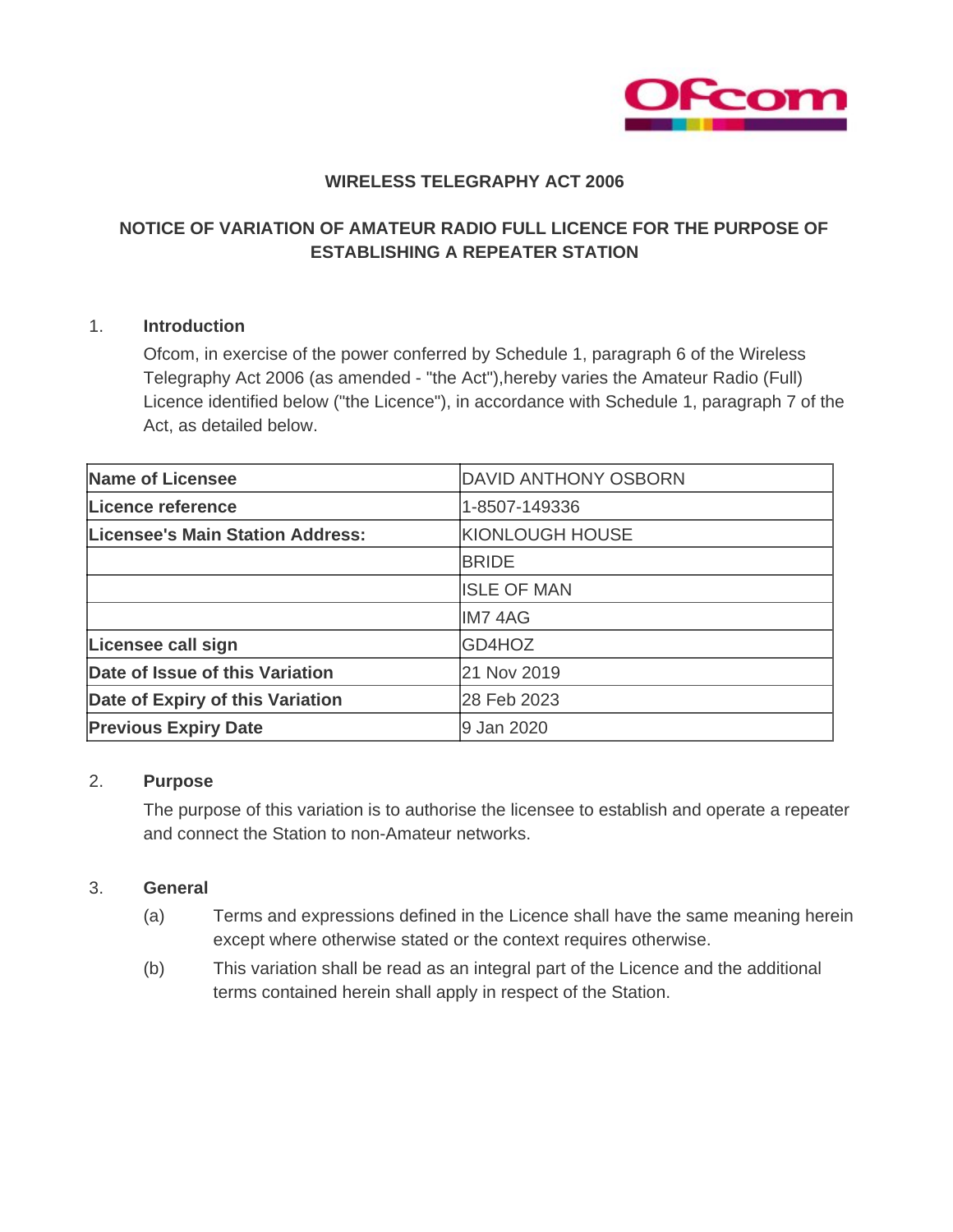- (c) This Variation shall remain in force unless
	- the Variation expires (that is to say that it passes the date of Expiry given above) or
	- Ofcom revokes the licence or
	- Ofcom further varies the Licence, such that the effect of this Variation is altered or cancelled or
	- the licensee surrenders the licence or
	- the licensee requests Ofcom further to vary the licence such that the effect of this Variation is altered or cancelled
- (d) If the Repeater Station has not been used for at least six months, such that the assignment of the frequency or frequencies in the Repeater schedule prevents the establishment of another repeater station, Ofcom may further vary the licence such that the effect of this variation is altered or cancelled.
- (e) This Variation forms part of the Licence and must be attached to the Licence
- (f) This Variation replaces and supercedes any other Variation issued to vary the Licence for the purpose stated in "Purpose", above.
- (g) This Variation does not grant any authorisation on its own. It has effect only when read together with the Licence, which it varies.

## 4. **Variation**

The Licence is varied such that the Licensee may establish a repeater station at the location specified in the Repeater schedule and may connect the Station to non-Amateur networks.

## 5. **Terms and conditions**

- (a) The Licensee may operate the Repeater Station (attended or unattended) only in accordance with the limitations and conditions specified in the Repeater Schedule.
- (b) The Licensee must take reasonable steps to ensure that the radiated energy remains within the narrowest possible frequency bands having regard to the class of emission in use
- (c) Using measurement equipment, the Licensee must, from time to time, verify that the Repeater Station is operating at the frequency or frequencies, with the class of emission and within the maximum power specified in the Repeater Schedule.
- (d) The Licensee must notify Ofcom before first operating the Repeater Station.
- (e) The Licensee must take all reasonable steps to ensure that the operation of the Repeater Station is in accordance with the provisions of the Licence, including this Variation (but limited to) the provisions of Note (h) to the Licence.
- (f) The Licensee shall keep a separate log for the Repeater Station showing the dates and times (in Co-ordinated Universal Time) during which the Repeater Station is switched on and available for use or during which test transmissions are made.

# 6. **Interpretation**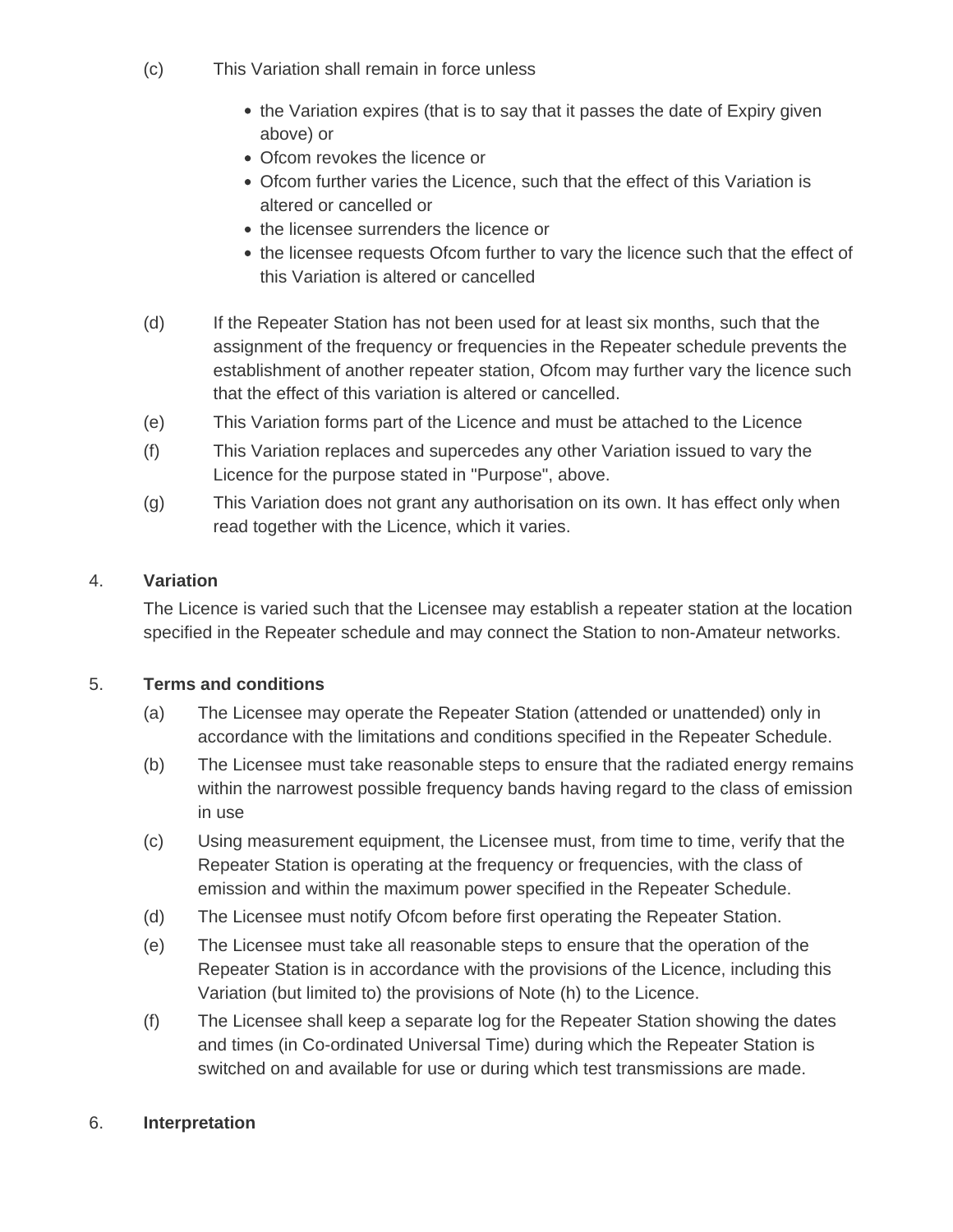- (a) "the Station" means the station identified in Section 1 of this Variation and any apparatus for wireless telegraphy associated with it.
- (b) "the Licence" means the licence identified in Section 1 of this variation.
- (c) "the Repeater Station" means the repeater station described in the Repeater Schedule, below

## 7. **Notes to this variation**

- (a) You should arrange for the repeater to be monitored to ensure compliance with the provisions of this variation.
- (b) Ofcom must have up-to-date closedown contact details for the repeater. If Ofcom cannot close the repeater down because these details are out-of-date, it may bear it in mind if asked to consider a future request to renew or extend the authorisation.
- (c) You should notify Ofcom whenever the Repeater Station is (or is to be) switched off or otherwise not available for use for any period exceeding 72 hours.
- (d) Ofcom may require you to supply information about the use and operation of the Repeater. If you do not supply this information, Ofcom may further vary the Licence such that the effect of this variation is altered or cancelled.

**Issued by Ofcom:** 

**Riverside House, 2a Southwark Bridge Road, London, SE1 9HA UK Tel: +44(0)20 7981 3131 Fax. +44(0)20 7981 3235 spectrum.licensing@ofcom.org.uk**